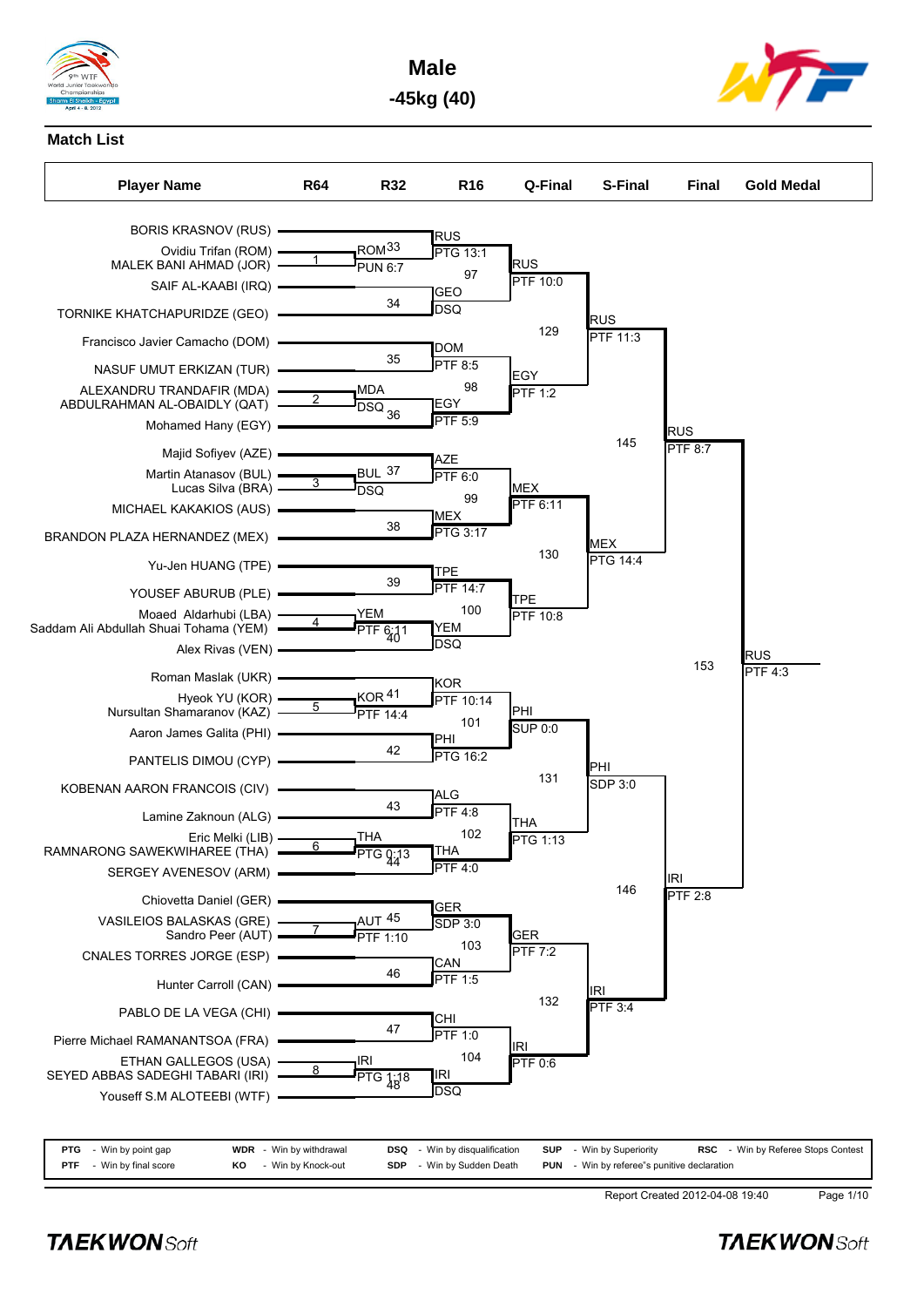

**Male -48kg (43)**



# **Match List**



| <b>PTG</b> - Win by point gap   |    | <b>WDR</b> - Win by withdrawal | <b>DSQ</b> - Win by disqualification | <b>SUP</b> - Win by Superiority                    | <b>RSC</b> - Win by Referee Stops Contest |  |
|---------------------------------|----|--------------------------------|--------------------------------------|----------------------------------------------------|-------------------------------------------|--|
| <b>PTF</b> - Win by final score | KO | - Win by Knock-out             | <b>SDP</b> - Win by Sudden Death     | <b>PUN</b> - Win by referee"s punitive declaration |                                           |  |

Report Created 2012-04-08 19:40 Page 2/10

**TAEKWONSoft**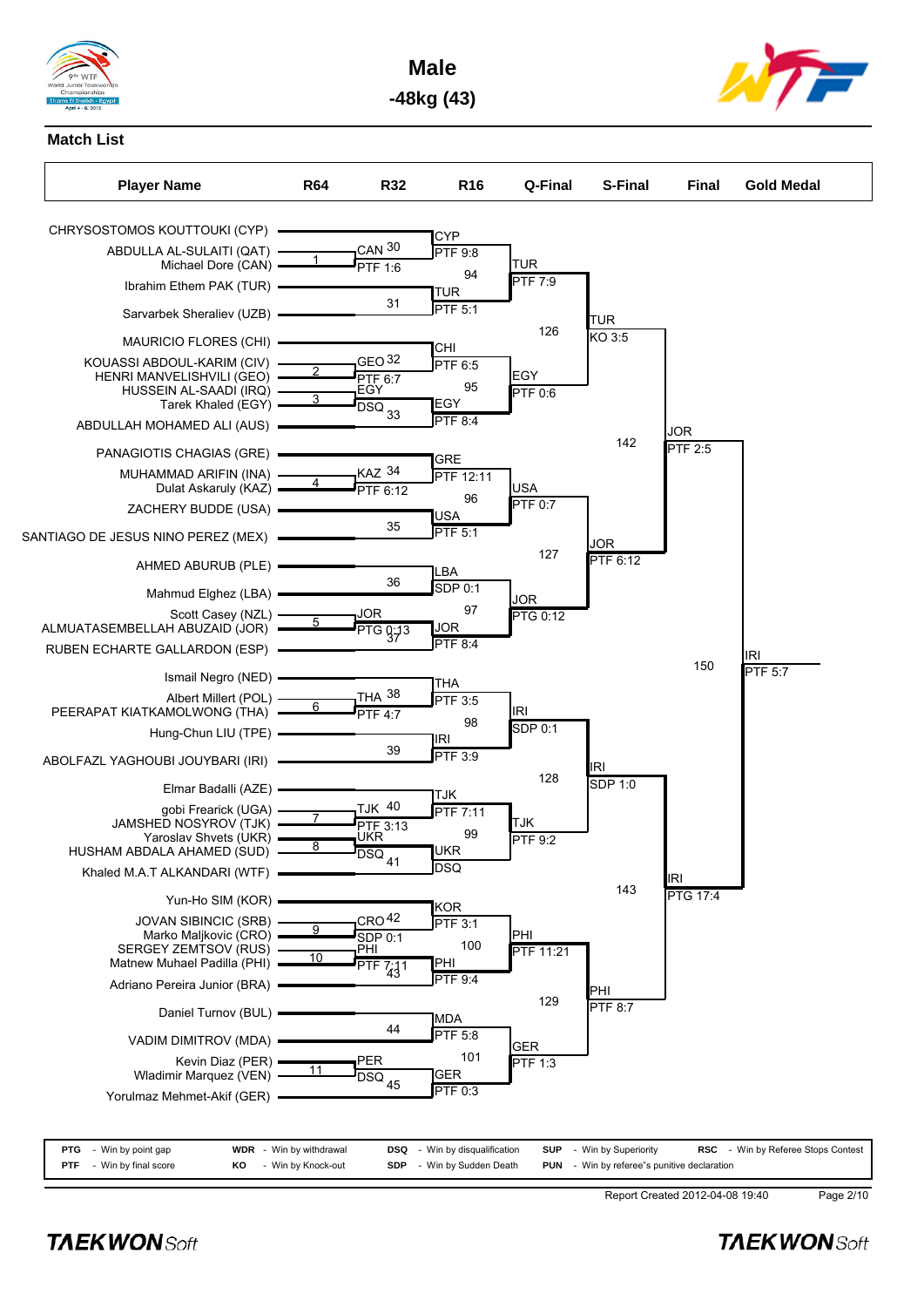

**Male -51kg (57)**



# **Match List**



|  |  | Report Created 2012-04-08 19:40 |
|--|--|---------------------------------|

**PTF** - Win by final score **KO** - Win by Knock-out **SDP** - Win by Sudden Death **PUN** - Win by referee"s punitive declaration

**TAEKWONSoft** 

Page 3/10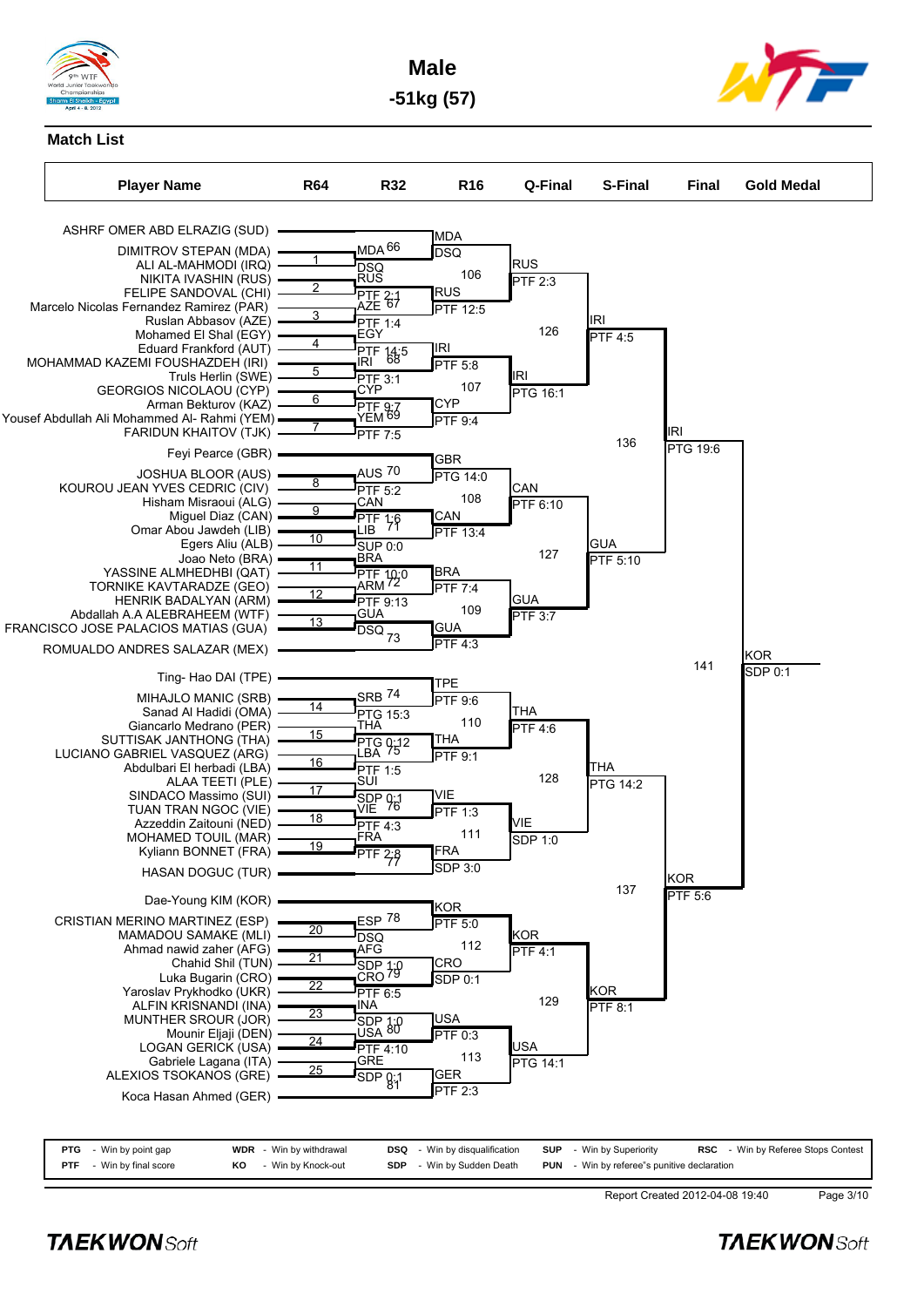

**Male -55kg (55)**



# **Match List**



|            | <b>PTG</b> - Win by point gap |    | <b>WDR</b> - Win by withdrawal | <b>DSQ</b> - Win by disqualification | <b>SUP</b> - Win by Superiority                    | <b>RSC</b> - Win by Referee Stops Contest |
|------------|-------------------------------|----|--------------------------------|--------------------------------------|----------------------------------------------------|-------------------------------------------|
| <b>PTF</b> | - Win by final score          | KO | - Win by Knock-out             | <b>SDP</b> - Win by Sudden Death     | <b>PUN</b> - Win by referee"s punitive declaration |                                           |

Report Created 2012-04-08 19:40 Page 4/10

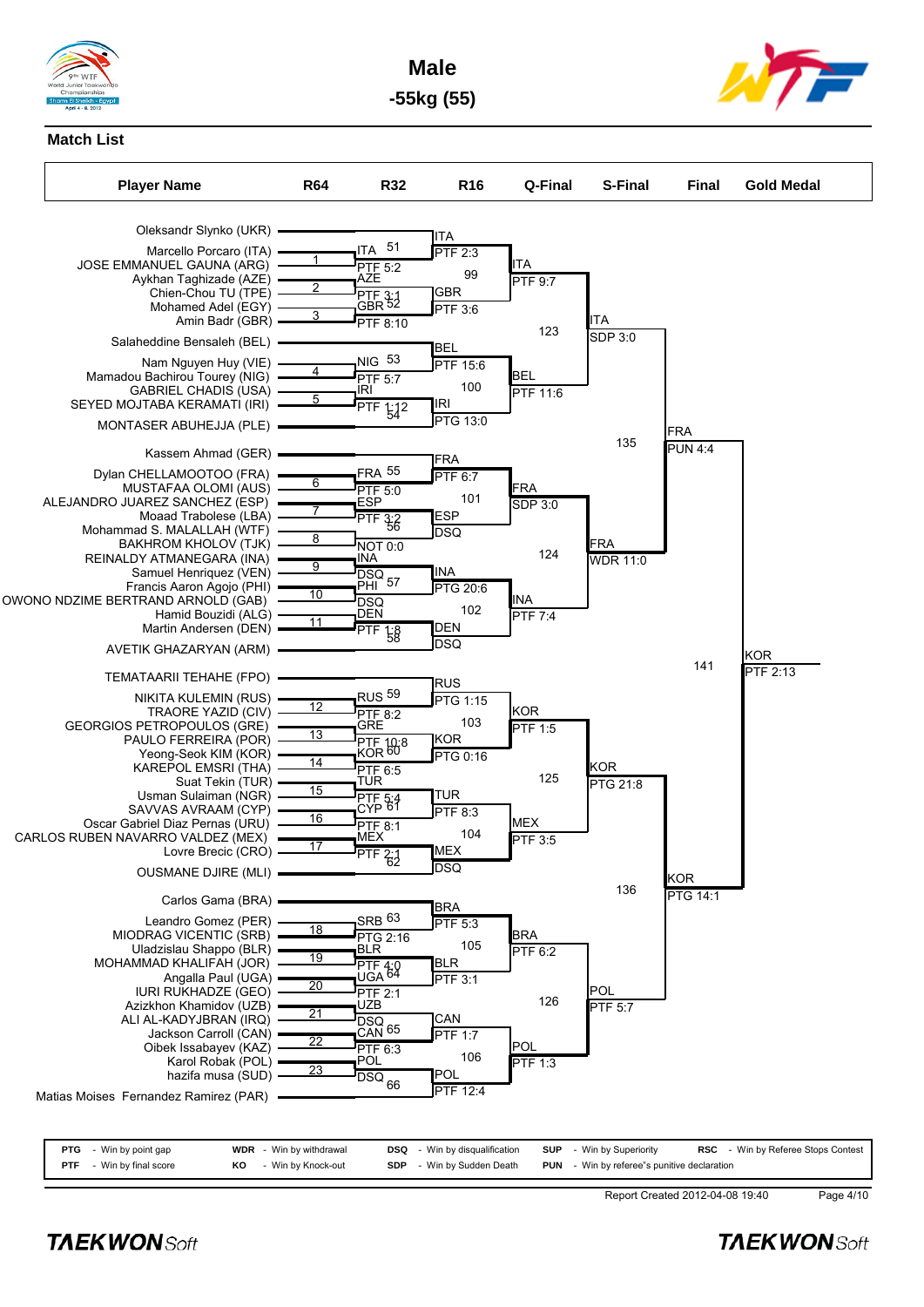

**Male -59kg (53)**



# **Match List**



| <b>PTF</b> - Win by final score | KO | - Win by Knock-out | <b>SDP</b> - Win by Sudden Death | <b>PUN</b> - Win by referee"s punitive declaration |           |
|---------------------------------|----|--------------------|----------------------------------|----------------------------------------------------|-----------|
|                                 |    |                    |                                  |                                                    |           |
|                                 |    |                    |                                  | Report Created 2012-04-08 19:40                    | Page 5/10 |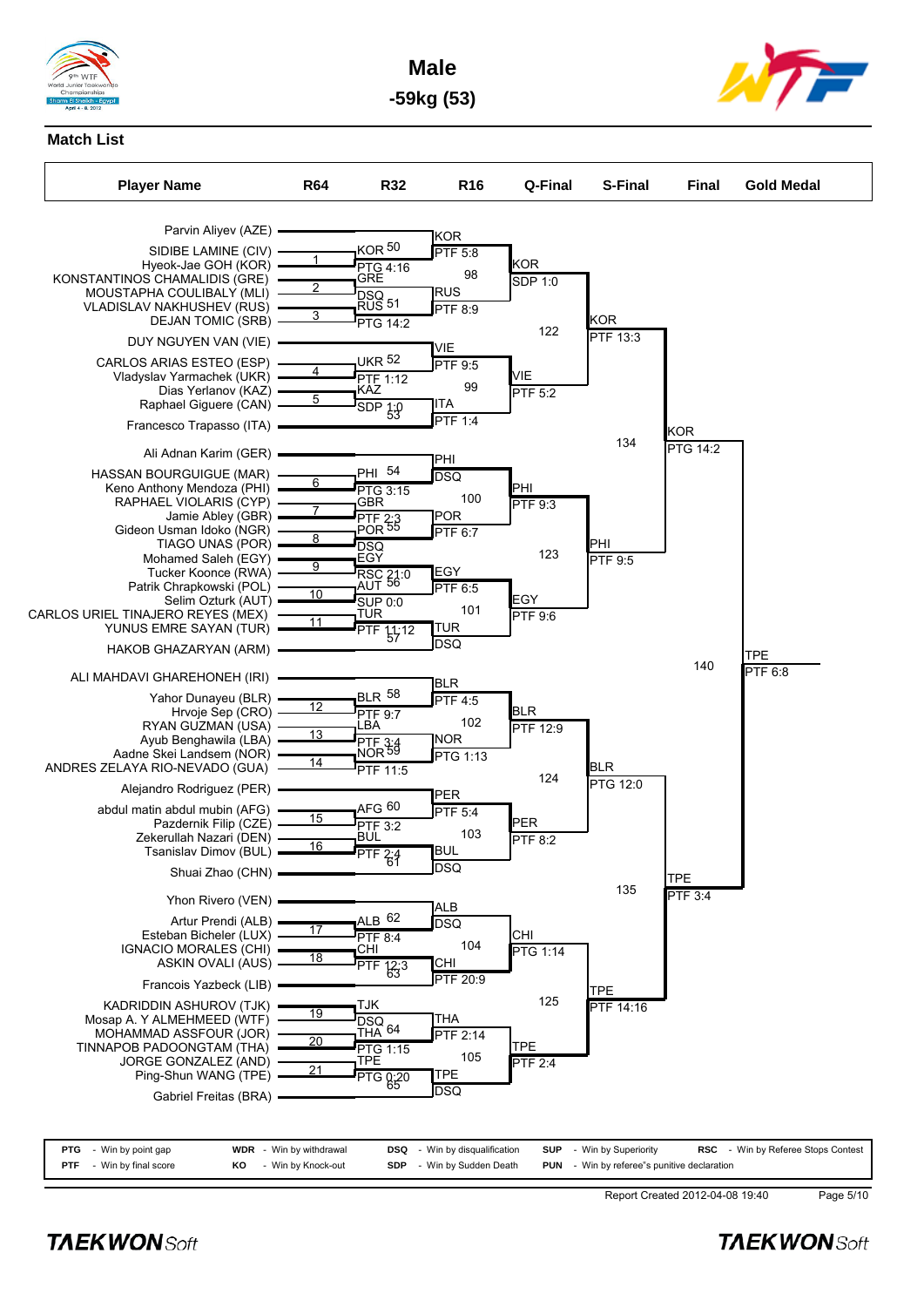

**Male -63kg (48)**



#### **Match List**



| <b>PTG</b> - Win by point gap   |    | <b>WDR</b> - Win by withdrawal | <b>DSQ</b> - Win by disqualification | <b>SUP</b> - Win by Superiority                    | RSC - Win by Referee Stops Contes |
|---------------------------------|----|--------------------------------|--------------------------------------|----------------------------------------------------|-----------------------------------|
| <b>PTF</b> - Win by final score | KO | - Win by Knock-out             | <b>SDP</b> - Win by Sudden Death     | <b>PUN</b> - Win by referee"s punitive declaration |                                   |

Report Created 2012-04-08 19:40 Page 6/10

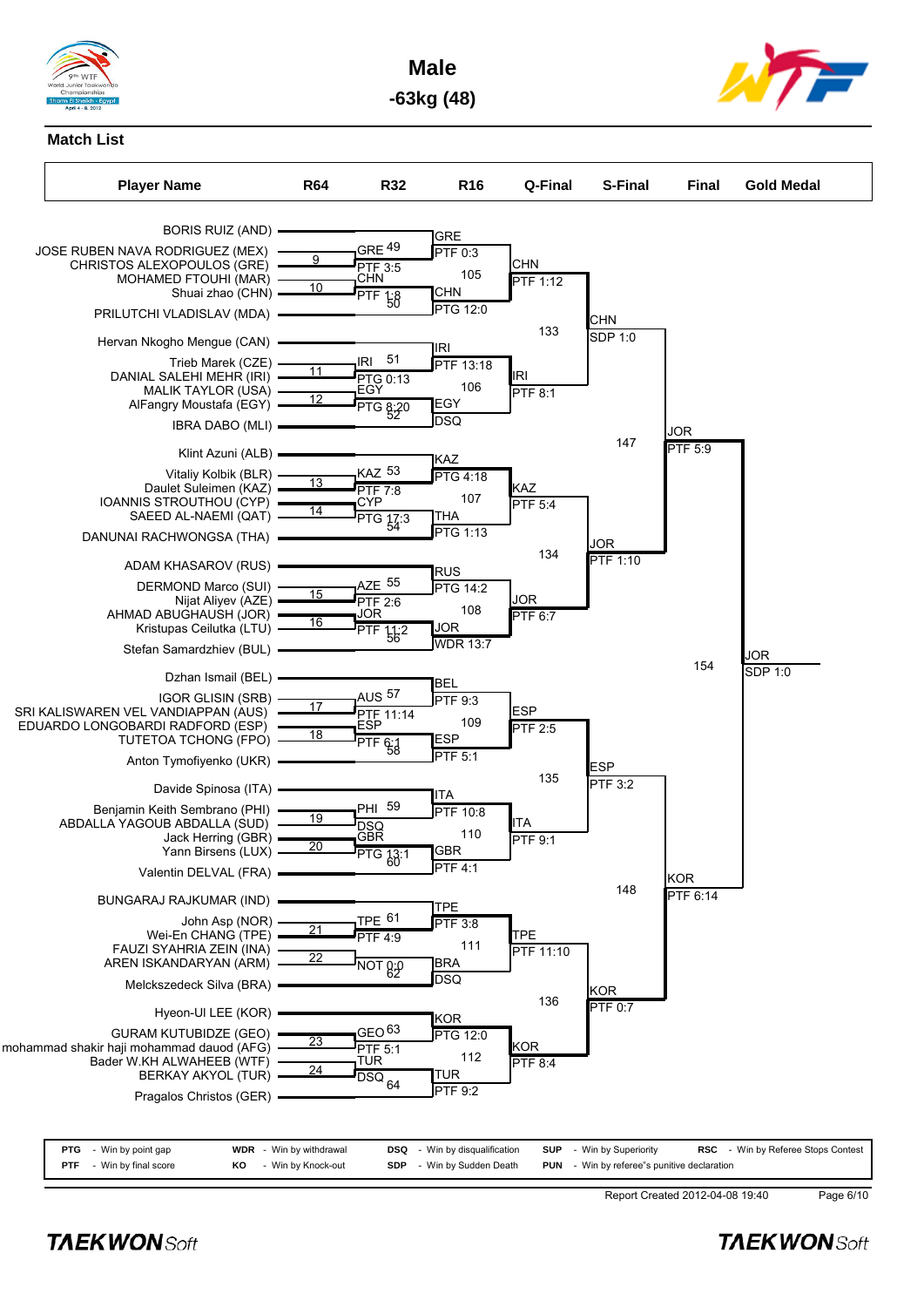

**Male -68kg (42)**



### **Match List**



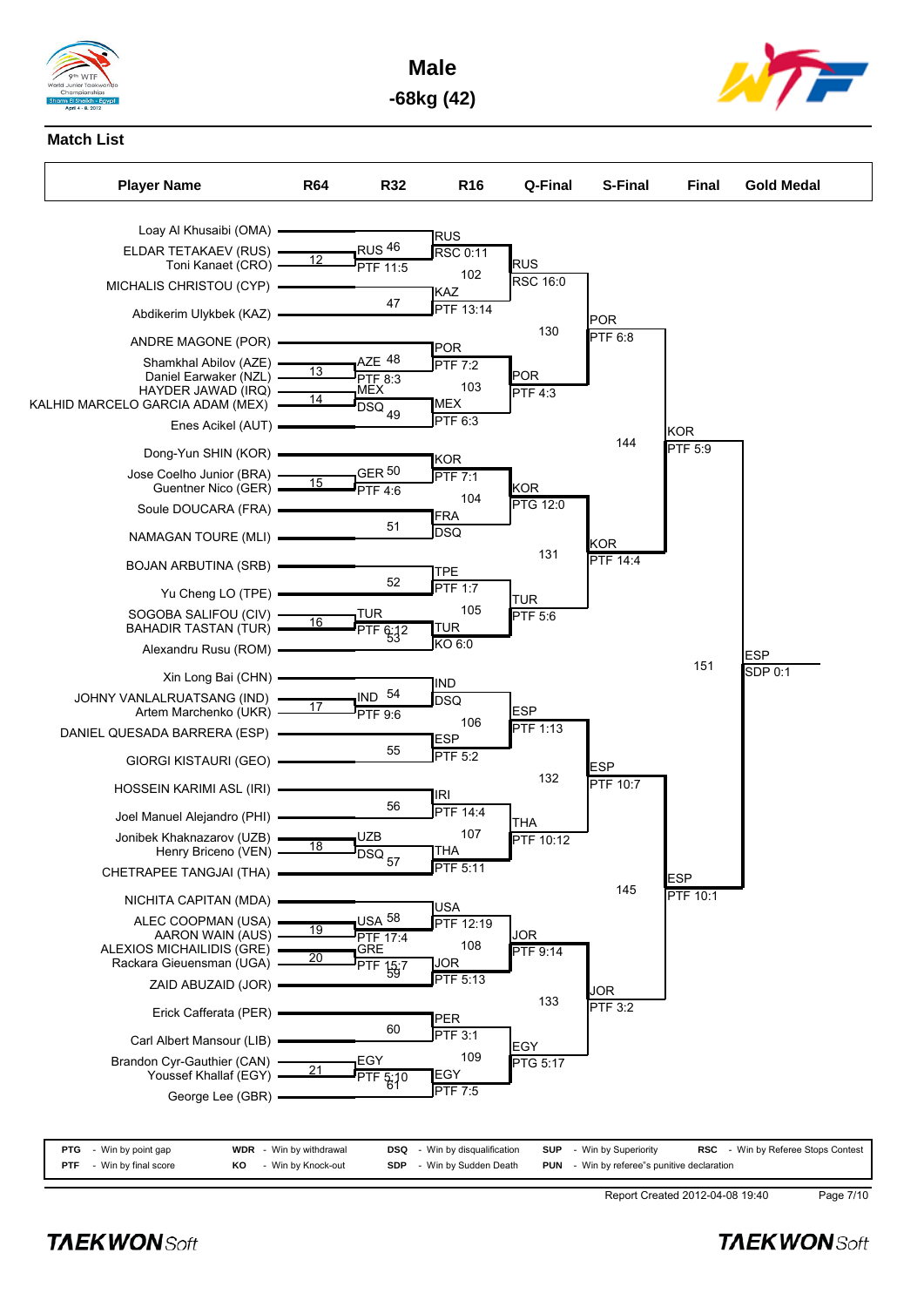

**Male -73kg (29)**



**Match List** Player Name **R32** R16 Q-Final S-Final Final Gold Medal Ali R.A ALKHALDI (WTF) APOSTOLOS TELIKOSTOGLOU (GRE) Raman Mushurui (BLR) **GRE** 26 PTF 14:9 Braedon OBrien (NZL) Marko Mutak (CRO) CRO  $27 \overline{P}$  PTF 0:10 Yerzhan Abylkas (KAZ) ANTONIO BERZAL RODRIGUEZ (ESP) ESP  $\overline{38}$   $\overline{SDP}$  0:3 DANIEL BALAN (MDA) Erik Pec Gibski (CAN) CAN 29  $\frac{\text{PAIV}}{\text{PTF } 5.9}$ MAMADOU LAMINE(Mohamed) KOUMA (MLI) BROU YETRAN BERENGER-CHARLES T (CIV) CIV  $\frac{810}{20}$ ALEK DADAEV (RUS) Omar Ellaithy (EGY) RUS  $31 \qquad \frac{\text{NOS}}{\text{PTF 8:5}}$ JOSE ANTONIO DOPORTO RUIZ (MEX) SADEGH MOUSAVI (IRI) IRI  $rac{100}{\text{PTF 4:7}}$ BURAKHAN AYDEMIR (TUR) MATTHEW MORALES (USA) David Dragisic (SWE) SWE  $\frac{9}{\text{PTF 2:10}}$ Jong-Hun WON (KOR) -Iurii Savenko (UKR) KOR  $\frac{100}{\text{PTF } 6:2}$ Oussama Oueslati (TUN) Cheng-Hao CHANG (TPE) TPE  $\frac{112}{\text{SUP } 0.0}$ Zsolt Feher (ROM) Tarek Mousalli (LIB) ROM  $\frac{100}{\text{PTF} 5:3}$ Vladislav Subbotin (AZE) Alfred Rydahl (DEN) AZE  $37 \frac{\text{PEE}}{\text{PTF } 5.2}$ GIORGOS PATSALI (CYP) ZAKARIYA HOURANI (AUS) **CYP** 38 RSC 15:5 Elvin Halili (ALB) **GRE**  $82 \overline{DSQ}$ CRO 83  $\frac{616}{160}$ **CAN**  $\overline{PUN 4:6}$ IRI  $85$   $\overline{PTF}$  12:13 TUR  $\frac{186}{\text{PTF } 10.9}$ KOR 87 PTF 4:3 ROM  $88$  PTF 8:6 CY<sub>F</sub> 89  $\overline{PTF}$  9:2 GRE  $114$  PTF 9:8 **CAN** 115  $\overline{PTF}$  7:5 KOR 116  $\overline{PTF\ 2:14}$ ROM 117  $SDP 1:0$ GRE  $130$  PTF 8:4 KOR 131  $\overline{PTF}$  12:3 KOR 138  $\overline{PTF}$  8:9

| <b>PTG</b> | - Win by point gap   |    | <b>WDR</b> - Win by withdrawal | <b>DSQ</b> - Win by disqualification | <b>SUP</b> - Win by Superiority                    | <b>RSC</b> - Win by Referee Stops Contest |
|------------|----------------------|----|--------------------------------|--------------------------------------|----------------------------------------------------|-------------------------------------------|
| <b>PTF</b> | - Win by final score | KO | - Win by Knock-out             | <b>SDP</b> - Win by Sudden Death     | <b>PUN</b> - Win by referee"s punitive declaration |                                           |

Report Created 2012-04-08 19:40 Page 8/10

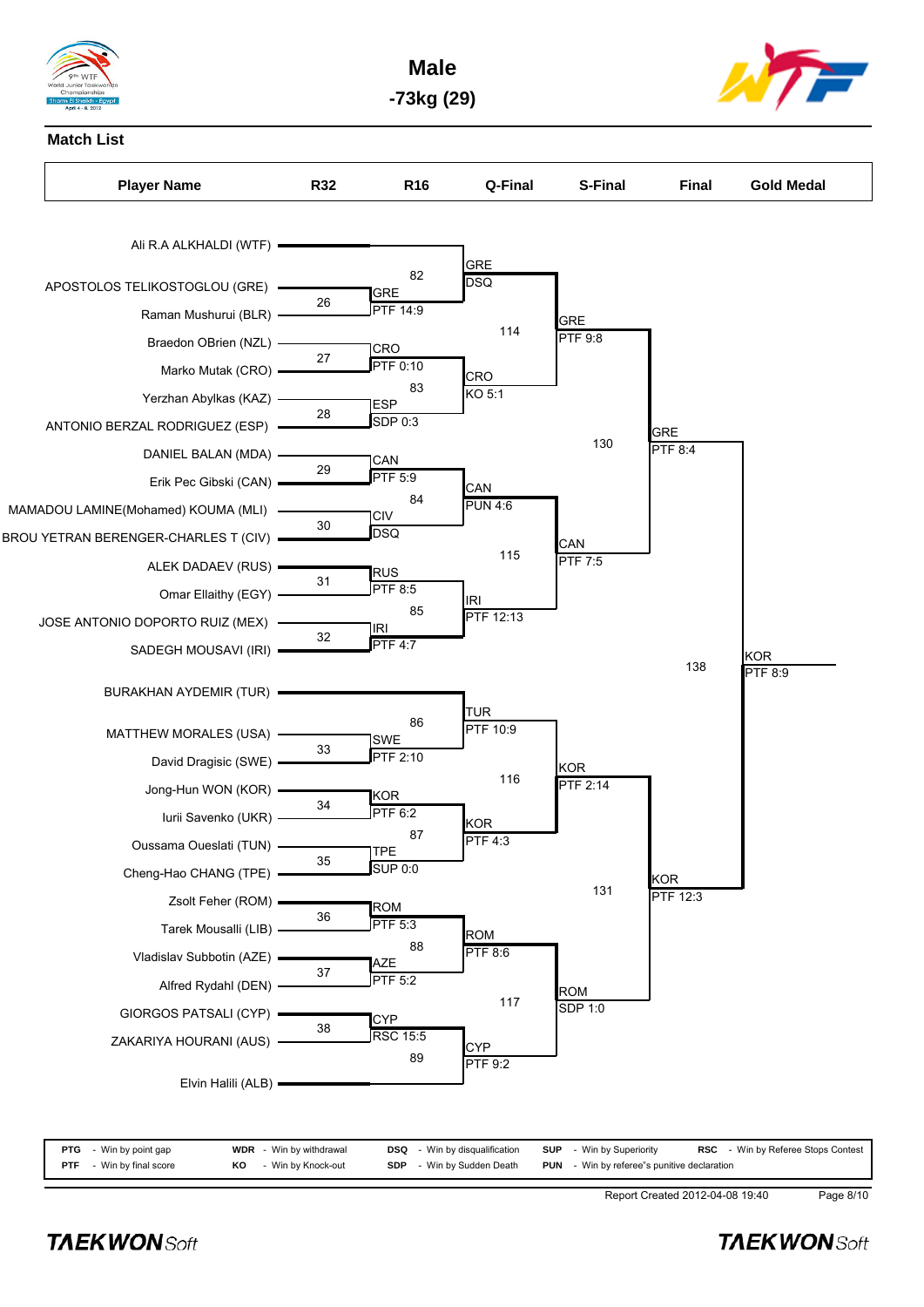

**Male -78kg (28)**





| <b>PTG</b> - Win by point gap   |    | <b>WDR</b> - Win by withdrawal | <b>DSQ</b> - Win by disqualification | <b>SUP</b> - Win by Superiority                    | <b>RSC</b> - Win by Referee Stops Contest |
|---------------------------------|----|--------------------------------|--------------------------------------|----------------------------------------------------|-------------------------------------------|
| <b>PTF</b> - Win by final score | KO | - Win by Knock-out             | <b>SDP</b> - Win by Sudden Death     | <b>PUN</b> - Win by referee"s punitive declaration |                                           |

Report Created 2012-04-08 19:40 Page 9/10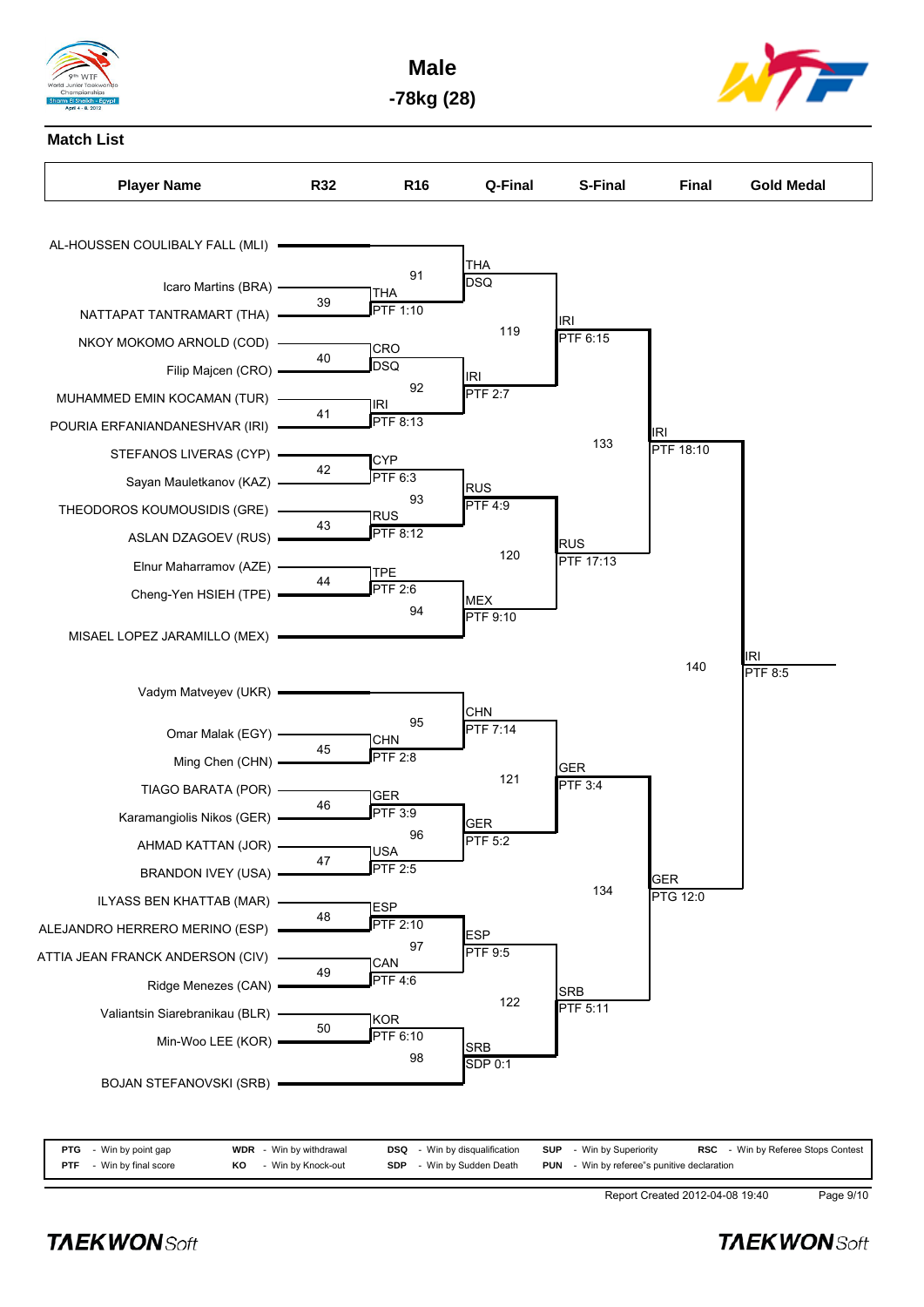

**Male +78kg (29)**



### **Match List**



| <b>PTG</b> - Win by point gap   |    | <b>WDR</b> - Win by withdrawal | <b>DSQ</b> - Win by disqualification | <b>SUP</b> - Win by Superiority                    | <b>RSC</b> - Win by Referee Stops Contest |
|---------------------------------|----|--------------------------------|--------------------------------------|----------------------------------------------------|-------------------------------------------|
| <b>PTF</b> - Win by final score | KO | - Win by Knock-out             | <b>SDP</b> - Win by Sudden Death     | <b>PUN</b> - Win by referee"s punitive declaration |                                           |

Report Created 2012-04-08 19:40 Page 10/10

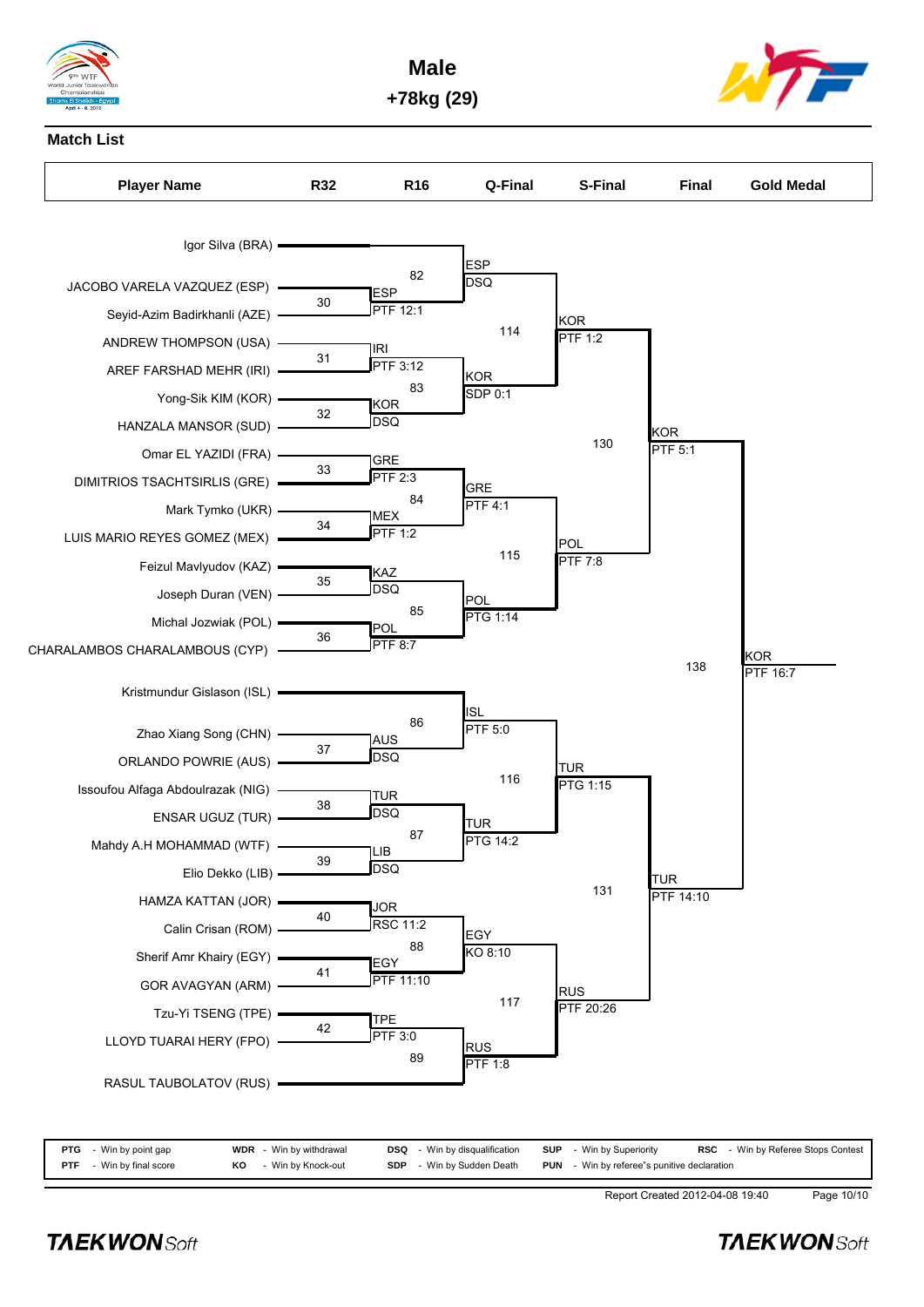







Report Created 2012-04-08 19:41 Page 1/10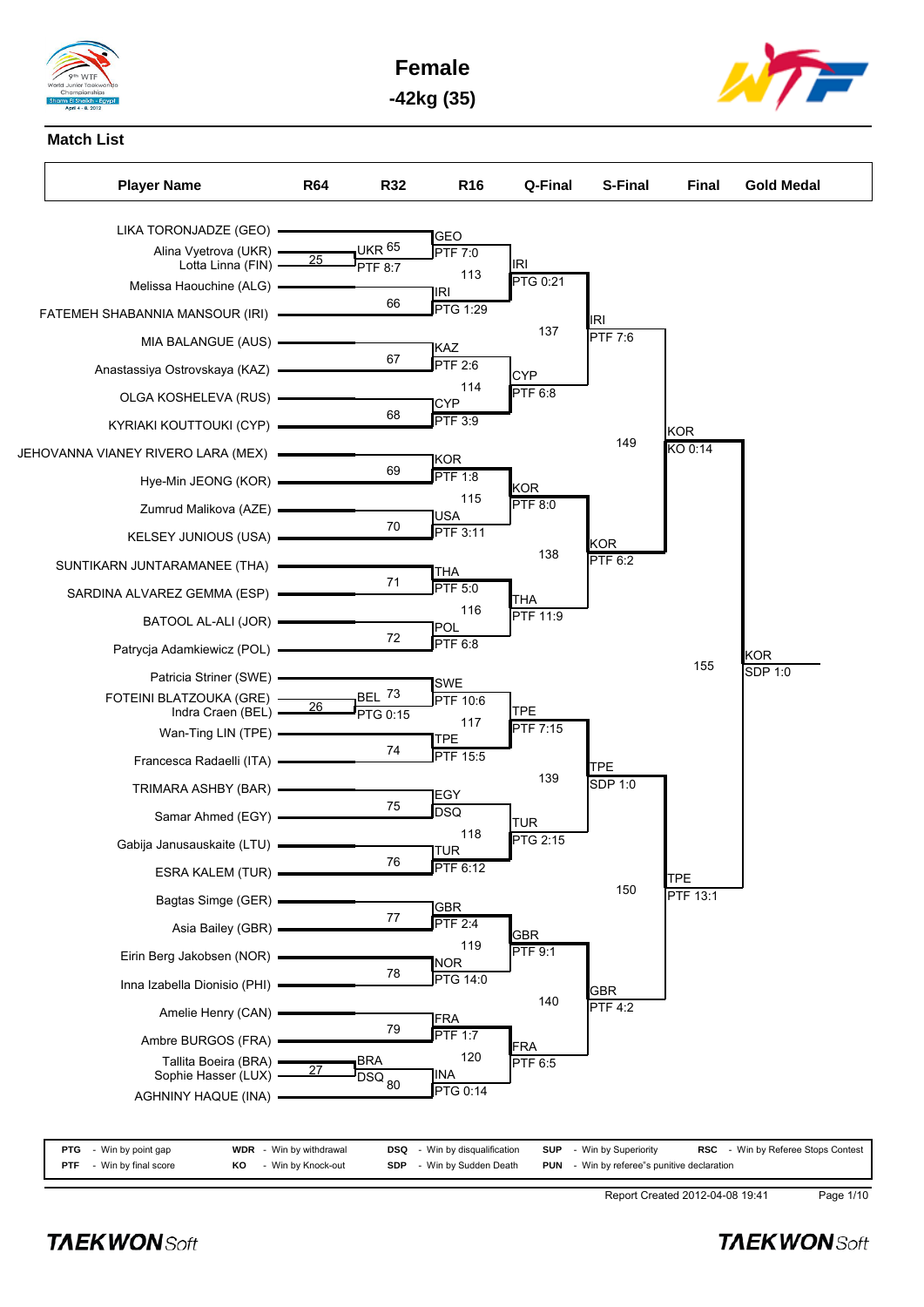







| <b>PTG</b> - Win by point gap   |    | <b>WDR</b> - Win by withdrawal | <b>DSQ</b> - Win by disqualification | <b>SUP</b> - Win by Superiority                    | <b>RSC</b> - Win by Referee Stops Contest |
|---------------------------------|----|--------------------------------|--------------------------------------|----------------------------------------------------|-------------------------------------------|
| <b>PTF</b> - Win by final score | KO | - Win by Knock-out             | <b>SDP</b> - Win by Sudden Death     | <b>PUN</b> - Win by referee"s punitive declaration |                                           |

Report Created 2012-04-08 19:41 Page 2/10

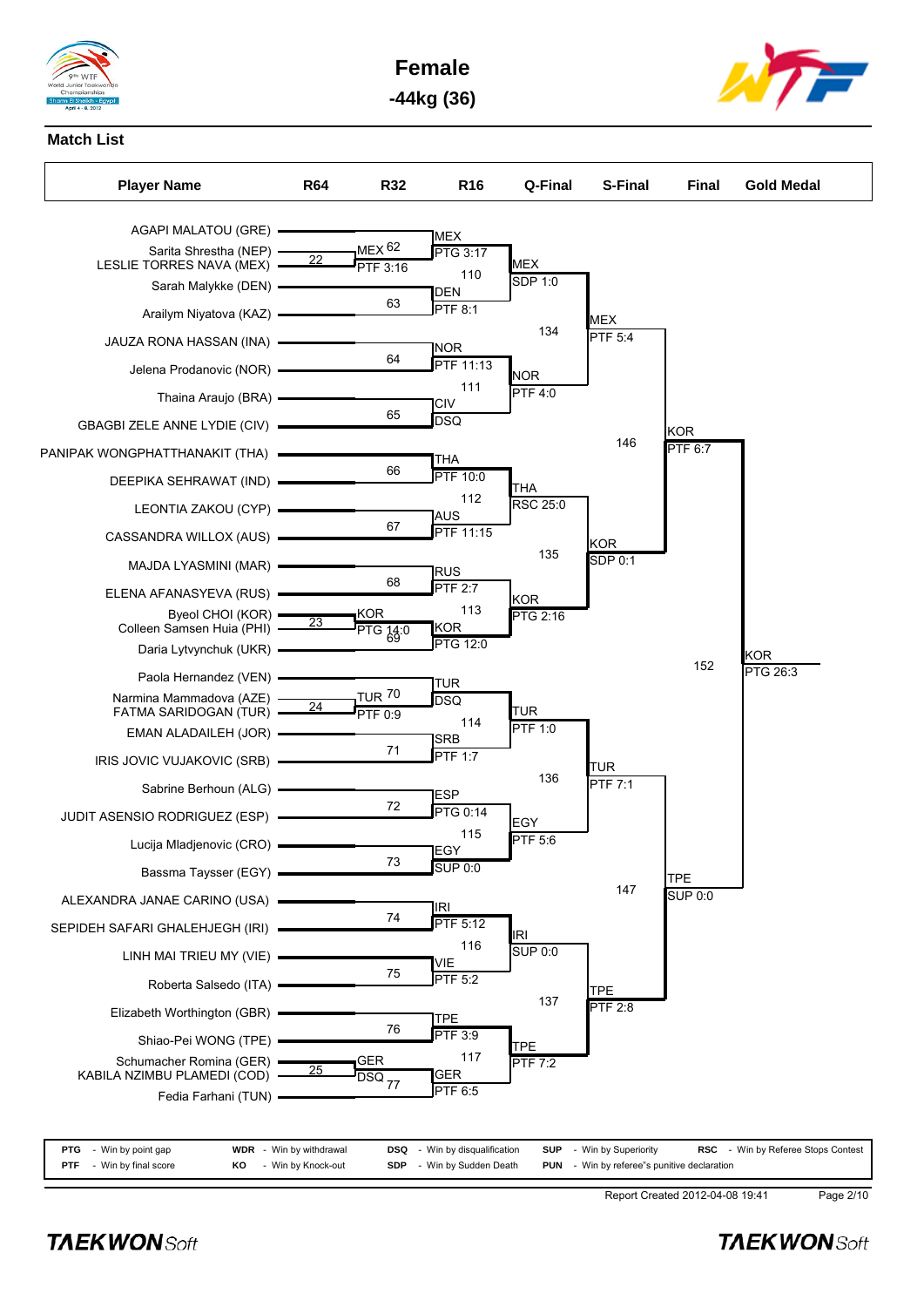

**Female -46kg (30)**



### **Match List**



| <b>PTG</b> - Win by point gap     |    | <b>WDR</b> - Win by withdrawal | <b>DSQ</b> - Win by disqualification | <b>SUP</b> - Win by Superiority                    | <b>RSC</b> - Win by Referee Stops Contest |
|-----------------------------------|----|--------------------------------|--------------------------------------|----------------------------------------------------|-------------------------------------------|
| <b>PTF</b> $-$ Win by final score | KO | - Win by Knock-out             | <b>SDP</b> - Win by Sudden Death     | <b>PUN</b> - Win by referee"s punitive declaration |                                           |

Report Created 2012-04-08 19:41 Page 3/10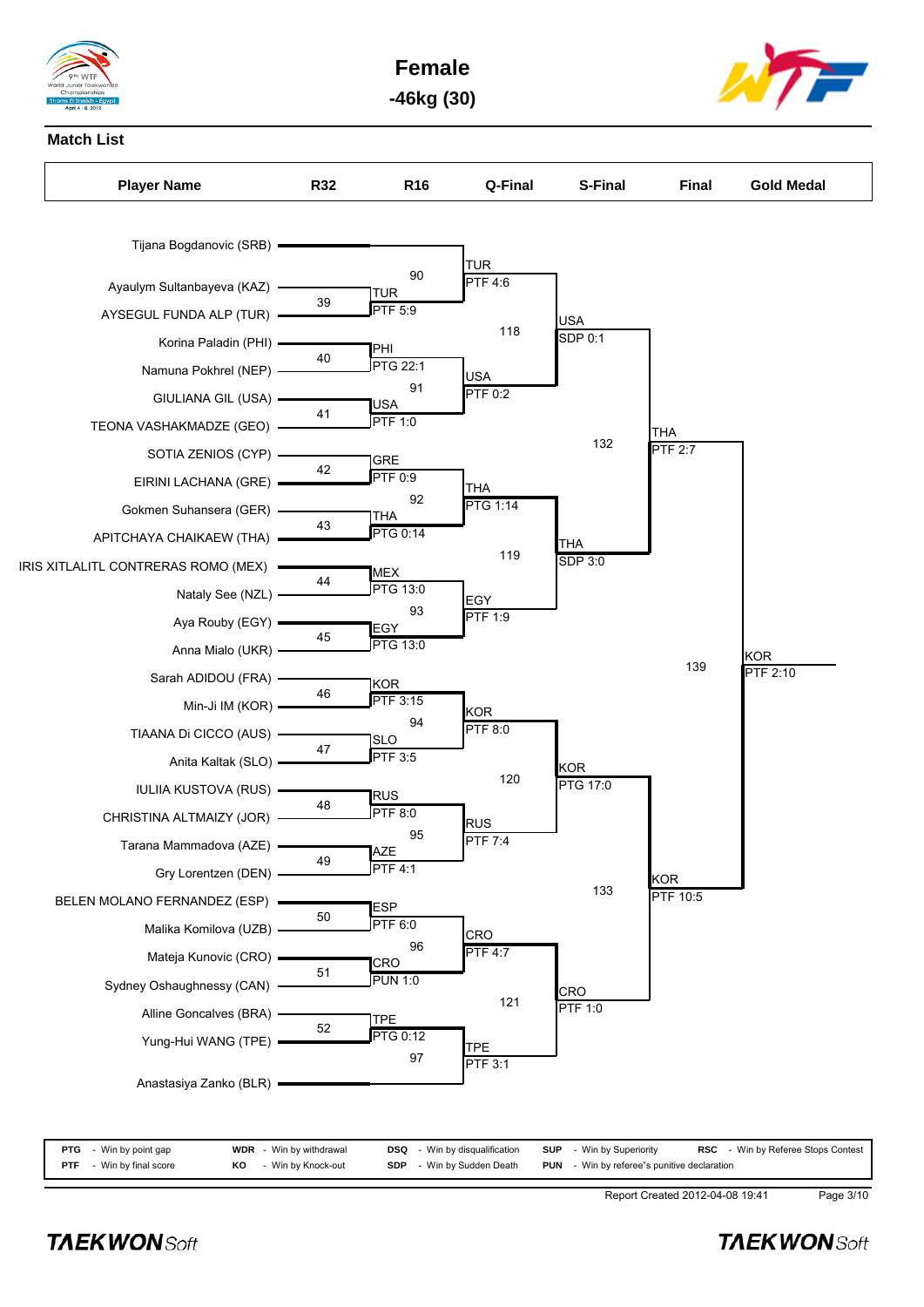







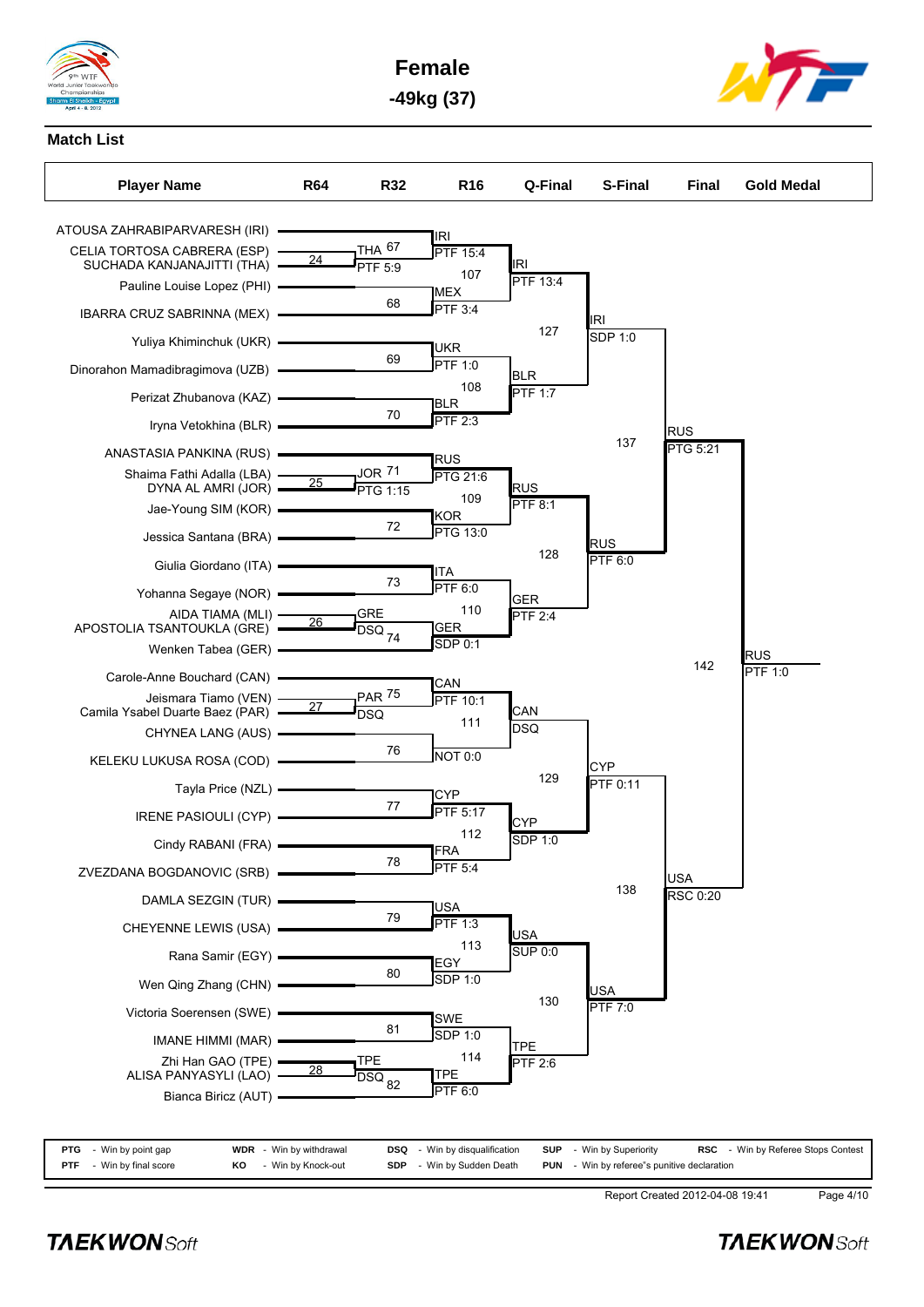







| <b>PTG</b> - Win by point gap   |     | <b>WDR</b> - Win by withdrawal | <b>DSQ</b> - Win by disqualification | <b>SUP</b> - Win by Superiority                    | <b>RSC</b> - Win by Referee Stops Contest |
|---------------------------------|-----|--------------------------------|--------------------------------------|----------------------------------------------------|-------------------------------------------|
| <b>PTF</b> - Win by final score | KO. | - Win by Knock-out             | <b>SDP</b> - Win by Sudden Death     | <b>PUN</b> - Win by referee"s punitive declaration |                                           |

Report Created 2012-04-08 19:41 Page 5/10

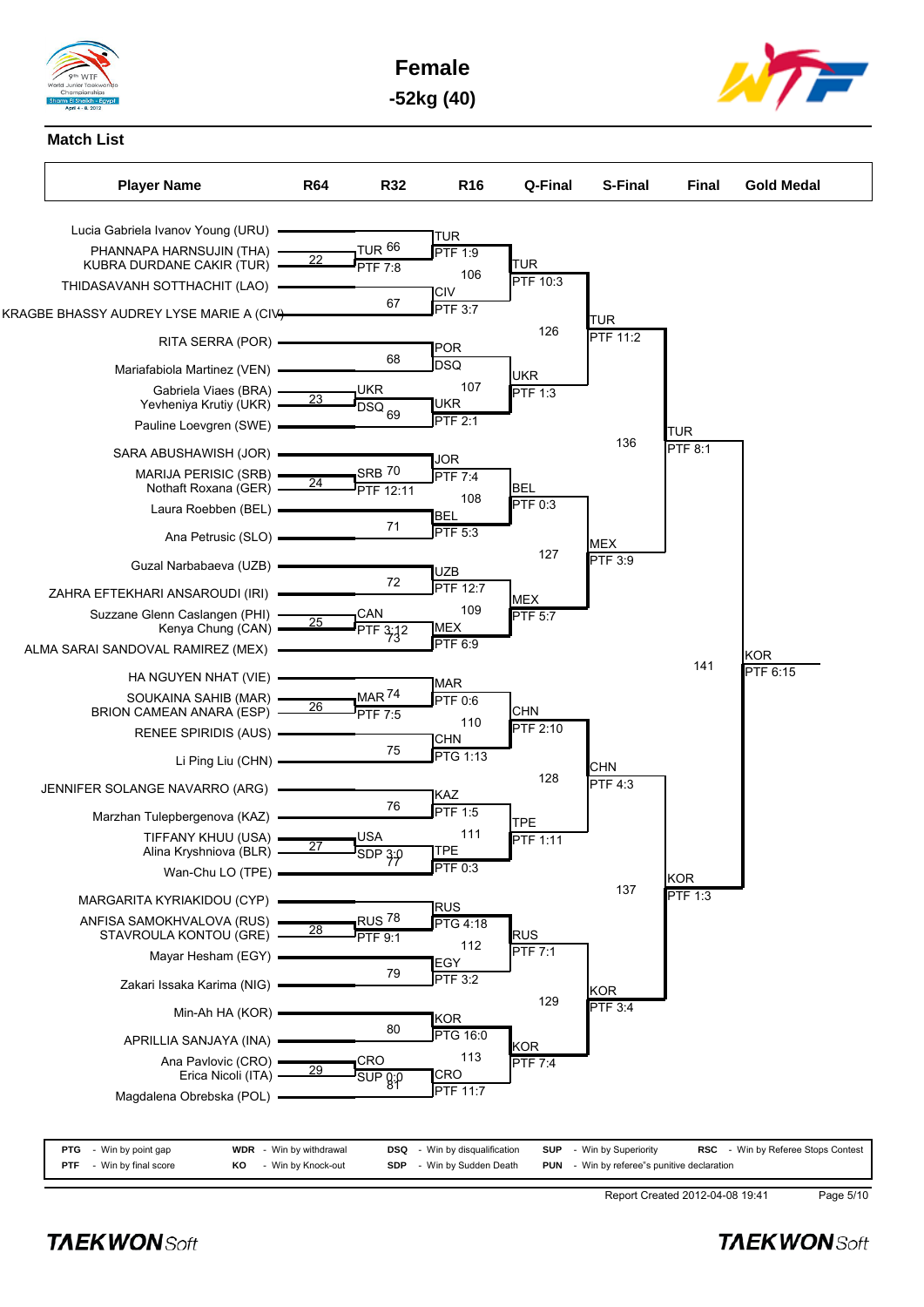

**Female -55kg (37)**



#### **Match List**



| <b>PTG</b> - Win by point gap   | <b>WDR</b> - Win by withdrawal | <b>DSQ</b> - Win by disqualification | <b>SUP</b> - Win by Superiority                    | <b>RSC</b> - Win by Referee Stops Contest |
|---------------------------------|--------------------------------|--------------------------------------|----------------------------------------------------|-------------------------------------------|
| <b>PTF</b> - Win by final score | <b>KO</b> - Win by Knock-out   | <b>SDP</b> - Win by Sudden Death     | <b>PUN</b> - Win by referee"s punitive declaration |                                           |

Report Created 2012-04-08 19:41 Page 6/10

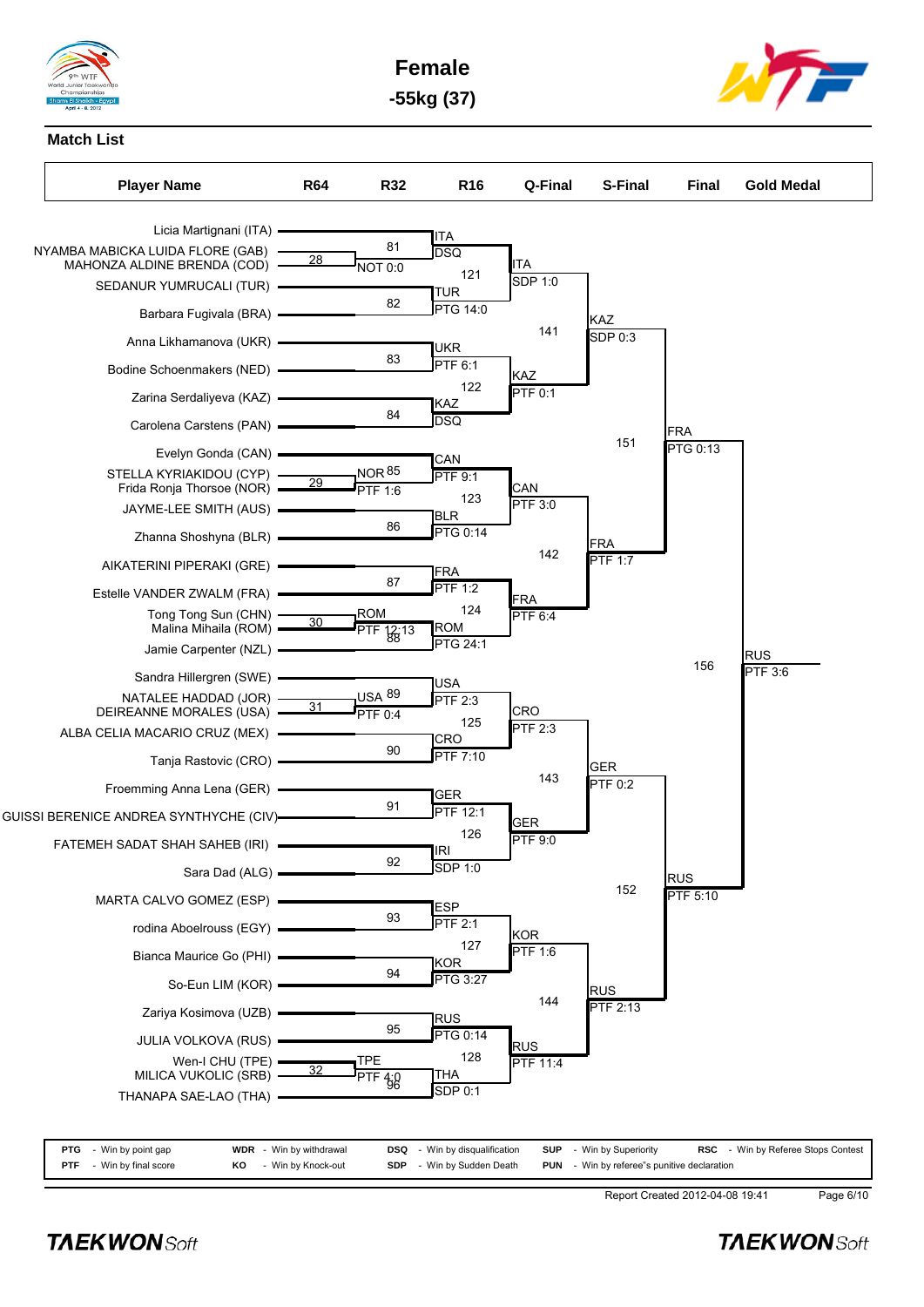

**Female -59kg (36)**



**Match List**



| <b>PTG</b> - Win by point gap   | <b>WDR</b> - Win by withdrawal | <b>DSQ</b> - Win by disqualification | <b>SUP</b> - Win by Superiority                    | RSC - Win by Referee Stops Contest |
|---------------------------------|--------------------------------|--------------------------------------|----------------------------------------------------|------------------------------------|
| <b>PTF</b> - Win by final score | <b>KO</b> - Win by Knock-out   | <b>SDP</b> - Win by Sudden Death     | <b>PUN</b> - Win by referee"s punitive declaration |                                    |

Report Created 2012-04-08 19:41 Page 7/10

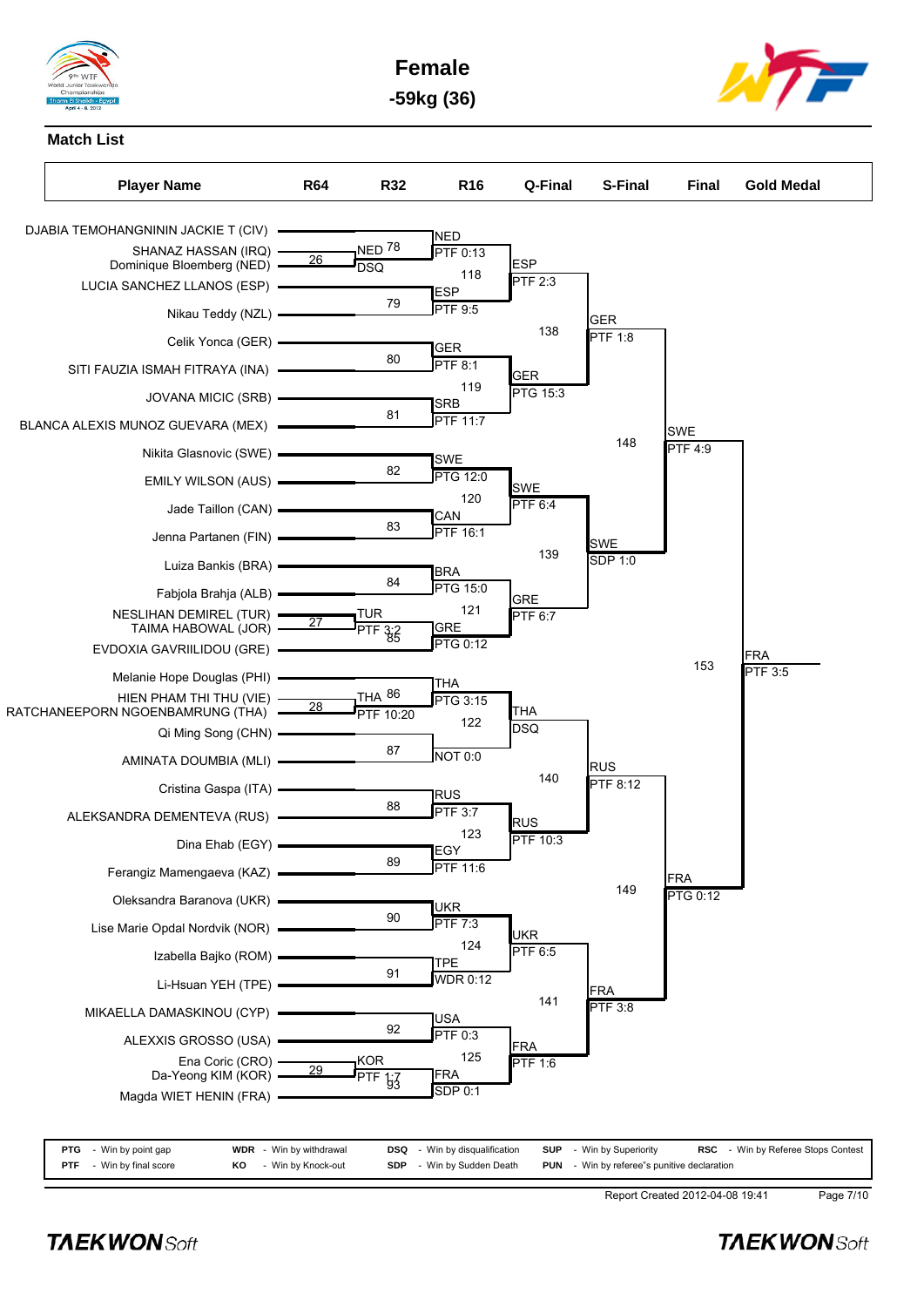

**Female -63kg (29)**



#### **Match List**



| <b>PTG</b> - Win by point gap   | <b>WDR</b> - Win by withdrawal | <b>DSQ</b> - Win by disqualification |  | <b>SUP</b> - Win by Superiority                    |  | <b>RSC</b> - Win by Referee Stops Contest |
|---------------------------------|--------------------------------|--------------------------------------|--|----------------------------------------------------|--|-------------------------------------------|
| <b>PTF</b> - Win by final score | <b>KO</b> - Win by Knock-out   | <b>SDP</b> - Win by Sudden Death     |  | <b>PUN</b> - Win by referee"s punitive declaration |  |                                           |

Report Created 2012-04-08 19:41 Page 8/10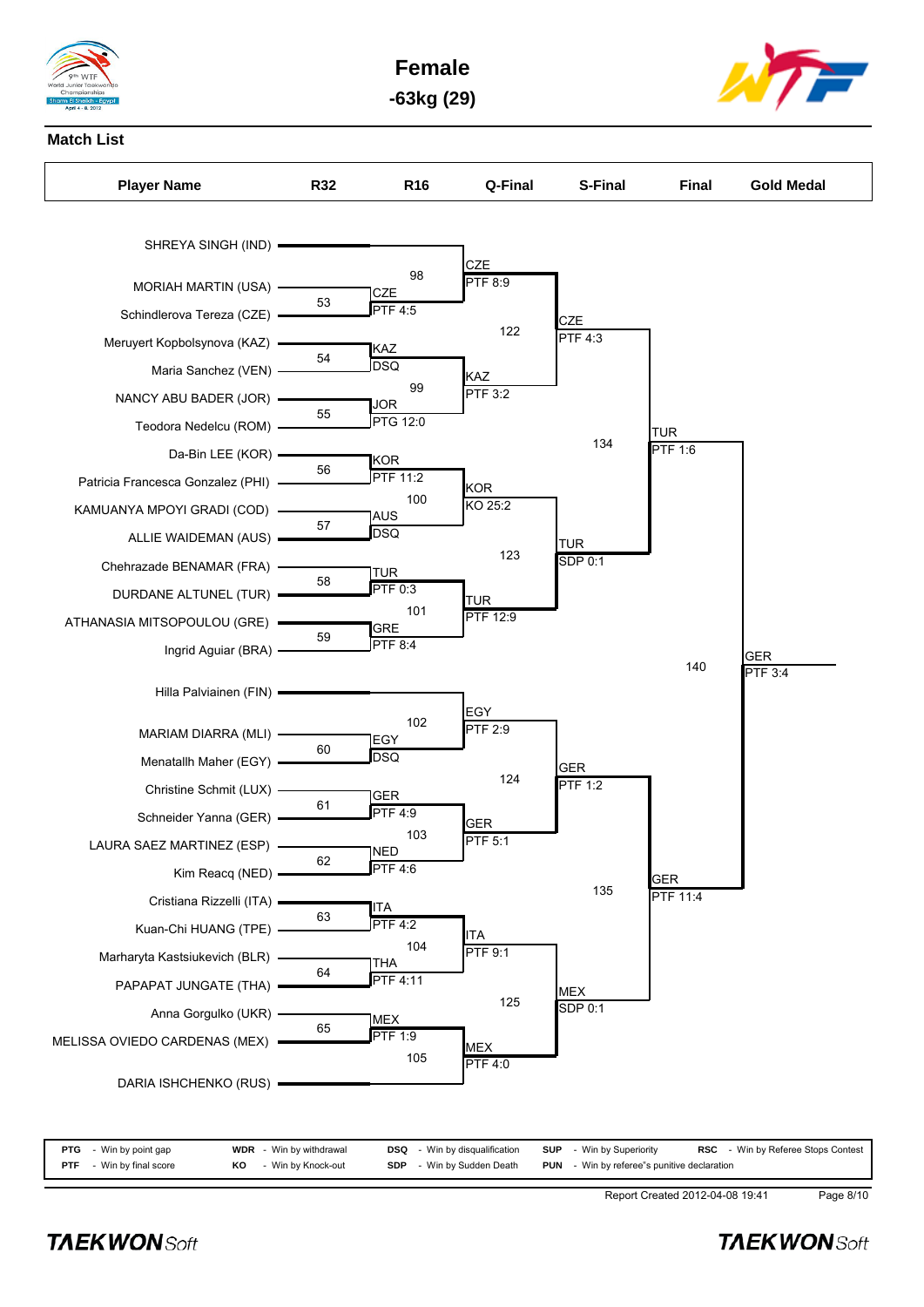

**Female -68kg (26)**



#### **Match List**



| <b>PTG</b> - Win by point gap   |    | <b>WDR</b> - Win by withdrawal | <b>DSQ</b> - Win by disqualification | <b>SUP</b> - Win by Superiority                    | <b>RSC</b> - Win by Referee Stops Contest |
|---------------------------------|----|--------------------------------|--------------------------------------|----------------------------------------------------|-------------------------------------------|
| <b>PTF</b> - Win by final score | KO | - Win by Knock-out             | <b>SDP</b> - Win by Sudden Death     | <b>PUN</b> - Win by referee"s punitive declaration |                                           |
|                                 |    |                                |                                      |                                                    |                                           |

Report Created 2012-04-08 19:41 Page 9/10